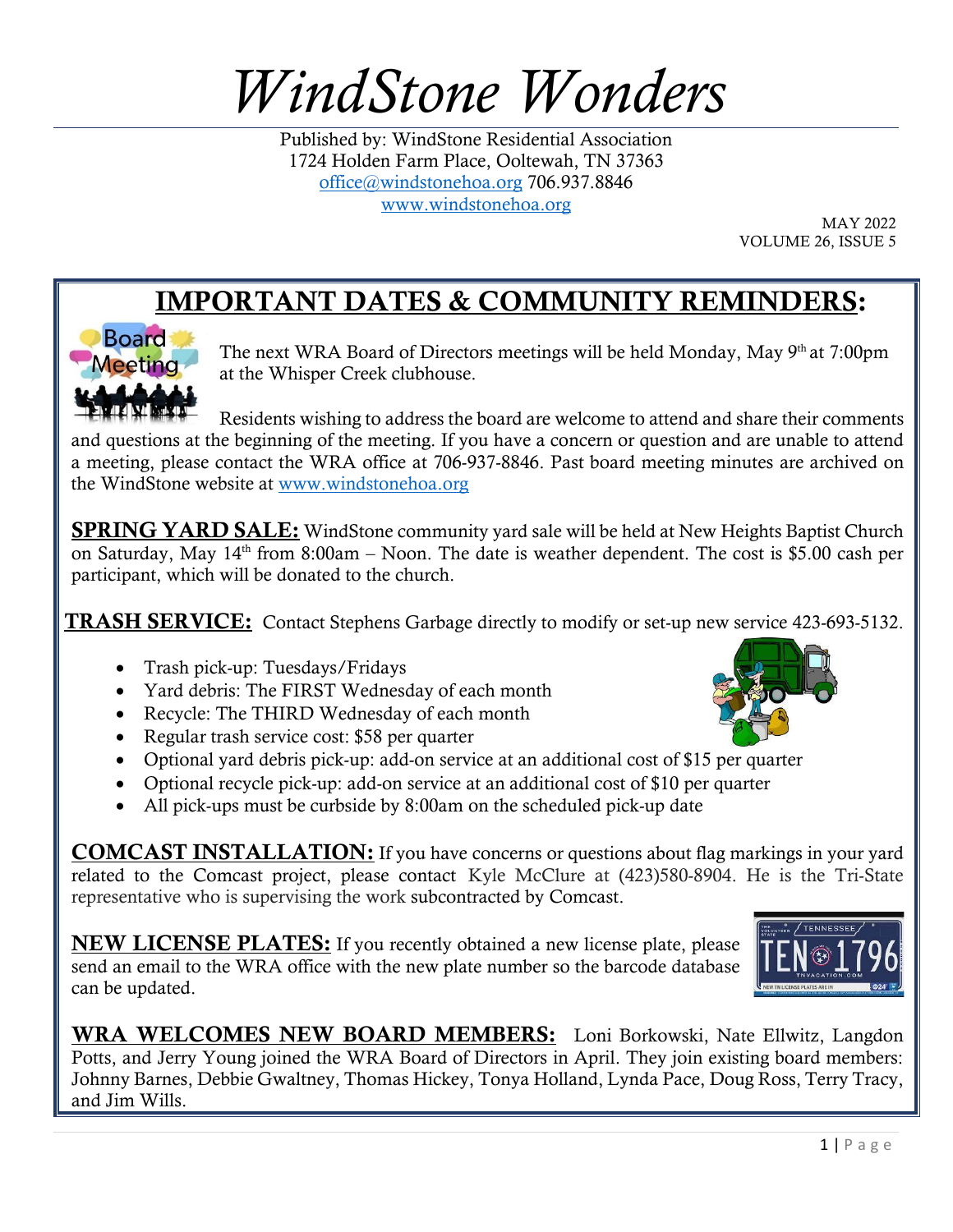**HOME IMPROVEMENTS:** Please remember to submit an ARB application **prior** to beginning any exterior changes to your property. The ARB application is available online at www.windstonehoa.org or by contacting the WindStone business office: office@windstonehoa.org.



## Please welcome our new neighbors

Michael Zhang: 1780 WindStone Drive Fran Romuald: 19 Brookgreen Lane Richard Judd & Patricia Ekbatani: 491 Wisley Way Edward & Marilen Zahos: 9435 Lazy Circles Drive

WRA Meeting Highlights for April 11, 2022

\_\_\_\_\_\_\_\_\_\_\_\_\_\_\_\_\_\_\_\_\_\_\_\_\_\_\_\_\_\_\_\_\_\_\_\_\_\_\_\_\_\_\_\_\_\_\_\_\_\_\_\_\_\_\_\_\_\_\_\_\_\_\_\_\_\_\_\_\_\_\_\_\_\_\_\_\_\_\_\_\_\_\_\_\_\_\_\_\_\_\_\_\_\_

The April 11, 2022, WRA Board of Directors meeting was held at the Whisper Creek Clubhouse. Thanks to those who attended. Below please find highlights of the April 2022 meeting:

- 1. Meetings of the WRA Board of Directors are held the second Monday of each month at 7 p.m. at the Whisper Creek Clubhouse and are subject to any COVID-19 restrictions in place at the time of the meeting. Three (3) residents attended the meeting.
- 2. The 2021 WRA Annual Audit was reviewed and accepted by the WRA BoD. Any Member of the WRA (i.e., homeowners) wishing to receive a hard copy of the audit should contact Business Manager Granic. The audit can also be reviewed by Members in person at the WRA business office in the Whisper Creek Clubhouse. Please contact Business Manager Granic to set up an appointment.
- 3. A quorum was not achieved prior to the beginning of the 2022 Annual Meeting, thus rendering the 2022 Board of Directors election void. The Members present at the 2022 Annual Meeting voted to conclude the election and have the current Board of Directors appoint the candidates to the open positions at the April 2022 Regular Board Meeting, with term lengths based on the number of votes received by each candidate prior to the start of the meeting. The Annual Meeting was then adjourned, and an informational session was held. Topics included projects completed in 2021, projects scheduled and/or proposed for 2022, and a discussion of the current financials and breakdown of expenditures of the WRA. A question-and-answer period followed, and several door prizes were awarded at the end of the gathering.
- 4. The following individuals were appointed to the WRA Board of Directors: Jerry Young (2022-2025), Loni Borkowski (2022-2025), Nate Ellwitz (complete remaining time of 2021-2024 term left unfilled following the 2021 election), and Langdon Potts (complete remaining time of 2020-2023 term left vacant following the resignation of Gary Booth). Lynda Pace was appointed ARB Chairman (2022-2025).
- 5. The Board of Directors elected the following officers for the 2022-2023 term: Doug Ross (President), Johnny Barnes (Vice President), Terry Tracy (Treasurer), and Debbie Gwaltney (Secretary).
- 6. Board member committee assignments were completed.